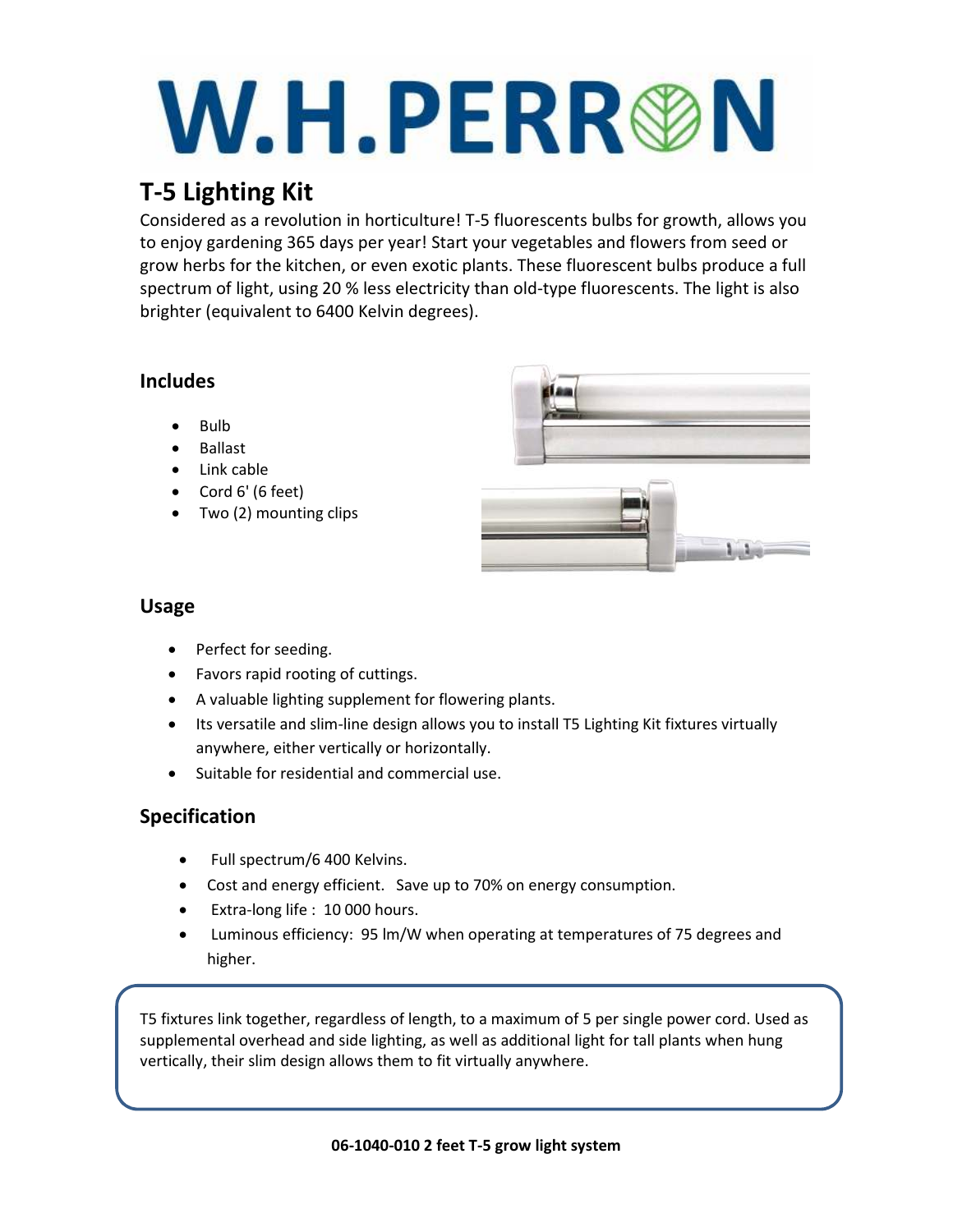#### **Safety first**

Failure to observe the following safety warnings can result in serious injury. In addition, failure to observe these safety warnings will result in a waiver of all liabilities and will void all warranties.

#### **Warning**

- If the exterior of the lamp is damaged, replace the lamp immediately.
- Disconnect power before re-lamping.
- When re-lamping, allow for lamp to cool off before touching it.
- Make sure power cord and lamp cord are connected properly.
- Do NOT hang by power cord or lamp cord.
- Do NOT make contact with the interior of the socket, while the power is on.
- Do NOT operate the light systems in wet locations.
- Do NOT plug this system into a supply voltage other than what is instructed on the ballast.
- Do NOT attempt to open, rewire or reconfigure any components of the light system. It will void the warranty and could cause serious injury or death.
- These products operate at very high temperatures. Keep away from children.
- Do not plug or unplug a lamp cord while the ballast is turned on.

Do not install fixture on unstable or unfirm ceilings.



#### **Fixture Specification**

| Model          | Voltage | F(Hz) | Power(w) | Current(A) | Power Factor | Tube     |
|----------------|---------|-------|----------|------------|--------------|----------|
| EDJT5-124L-NAO | 120V AC | 60    | 24       | 0.40       | 0.5          | T5-24W   |
| EDJT5-139L-NBO | 120V AC | 60    | 39       | 0.65       | 0.5          | T5-39W   |
| EDJT5-154L-NCO | 120V AC | 60    | 54       | 0.90       | 0.5          | T5-54W   |
| EDJT5-114L-NAO | 120V AC | 60    | 14       | 0.24       | 0.5          | $T5-14W$ |
| EDJT5-121L-NBO | 120V AC | 60    | 21       | 0.35       | 0.5          | T5-21W   |
| EDJT5-128L-NCO | 120VAC  | 60    | 28       | 0.47       | 0.5          | T5-28W   |